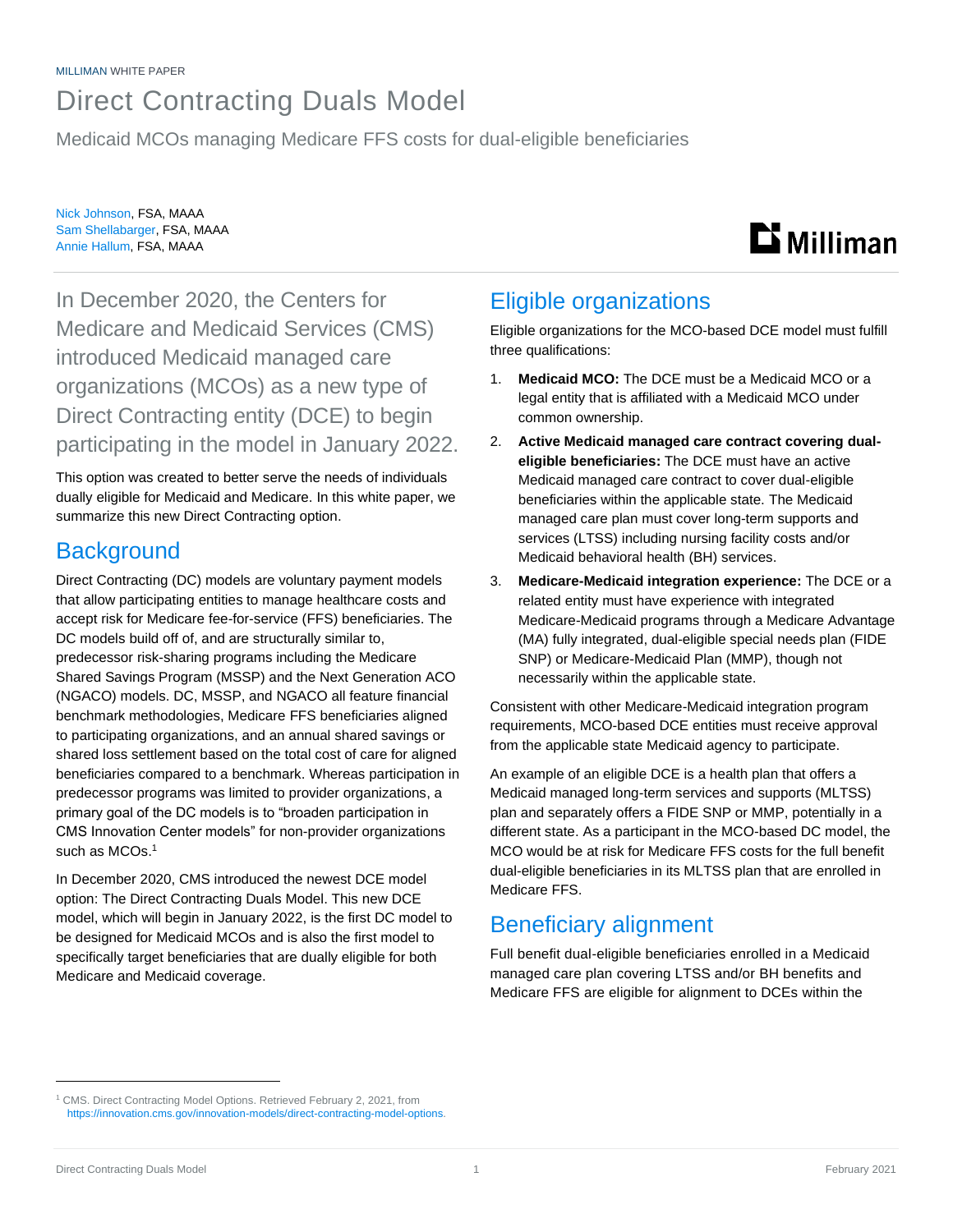MCO-based DC model. Full benefit dual-eligible beneficiaries currently comprise approximately 14% of Medicare enrollment and over 70% of full benefit dual-eligible beneficiaries were enrolled in Medicare FFS as of 2018. <sup>2</sup> This means there are approximately 6 million full benefit dual-eligible beneficiaries enrolled in FFS nationwide.

States with a Medicaid MLTSS program that is not fully integrated may be ideal candidates for MCO-based DCE participation because they will likely have MCOs that are eligible to participate and are not currently at risk for Medicare FFS expenditures. Medicaid MLTSS programs have become increasingly common, with approximately half of all states supporting a Medicaid MLTSS program.<sup>3</sup>

Because Medicaid programs vary significantly by state, eligible beneficiaries may currently only come from the states in blue or green in Figure 1. These states are states where full benefit dualeligible members may mandatorily or voluntarily enroll in managed care programs covering LTSS (green) or BH services (blue). Programs covering both LTSS and BH are classified as LTSS and programs where Medicaid coverage is only included if the member is already part of an aligned Medicare Advantage plan (e.g., Medicare-Medicaid Plans participating in the Financial Alignment Initiative) are excluded. Additionally, we exclude states in the process of transitioning managed care programs, such as North Carolina.

#### **FIGURE 1: STATES WITH MEDICAID MANAGED LTSS OR BH PROGRAMS**

**BH** LTSS None

### Benefits of participation

The introduction of MCO-based DCEs may have potential benefits for both participating DCEs and beneficiaries.

Potential benefits for MCO-based DCEs are similar to the potential benefits of participation in the Global or Professional options of DC for a standard DCE:

- DCEs that keep Medicare FFS expenditures for aligned beneficiaries below the benchmark are eligible to earn shared savings. Because MCO-based DCEs manage Medicaid LTSS and/or behavioral health services, they may be well-positioned to manage Medicare FFS costs for aligned dual-eligible beneficiaries.
- DCEs will have additional care management tools (outlined below) that may enable them to better manage both Medicare and Medicaid costs for aligned beneficiaries.
- MCO-based DCEs are not required to select a capitation option, unlike their standard DCE counterparts. MCO-based DCEs that choose a capitation option may elect either fully capitated or partially capitated payment models and must identify Participant and/or Preferred Providers. MCO-based DCEs may use capitation payments to facilitate value-based contracting with providers and/or investment in care management tools. This may be attractive for providers as a way to receive more predictable revenue streams than traditional FFS.

For beneficiaries, the advantages will include potential benefit enhancements and additional focus on quality. According to a fact sheet released by CMS, examples of actions MCO-based DCEs can take include:

- Establishing processes to connect aligned beneficiaries to a primary care provider, particularly high-value Medicare FFS healthcare providers
- Risk-stratifying and targeting care coordination resources toward aligned beneficiaries at risk of high Medicare spending
- Deploying care coordinators or in-home aides who provide Medicaid LTSS to also actively promote flu vaccines, preventive screenings, evidence-based falls prevention, and diabetes management activities
- Having care coordinators or in-home aides who provide Medicaid LTSS assist enrollees with managing Medicarecovered medical appointments to help reduce missed treatments

<sup>&</sup>lt;sup>2</sup> CMS (March 2020). Fact Sheet: People Dually Eligible for Medicare and Medicaid. Retrieved February 2, 2021, fro[m https://www.cms.gov/Medicare-Medicaid-](https://www.cms.gov/Medicare-Medicaid-Coordination/Medicare-and-Medicaid-Coordination/Medicare-Medicaid-Coordination-Office/Downloads/MMCO_Factsheet.pdf)[Coordination/Medicare-and-Medicaid-Coordination/Medicare-Medicaid-](https://www.cms.gov/Medicare-Medicaid-Coordination/Medicare-and-Medicaid-Coordination/Medicare-Medicaid-Coordination-Office/Downloads/MMCO_Factsheet.pdf)[Coordination-Office/Downloads/MMCO\\_Factsheet.pdf.](https://www.cms.gov/Medicare-Medicaid-Coordination/Medicare-and-Medicaid-Coordination/Medicare-Medicaid-Coordination-Office/Downloads/MMCO_Factsheet.pdf)

<sup>3</sup> Medicaid and CHIP Payment and Access Commission. Medicare Advantage Dual Eligible Special Needs Plans Aligned With Medicaid Managed Long-Term Services and Supports. Retrieved February 2, 2021, from [https://www.macpac.gov/subtopic/medicare-advantage-dual-eligible-special](https://www.macpac.gov/subtopic/medicare-advantage-dual-eligible-special-needs-plans-aligned-with-medicaid-managed-long-term-services-and-supports/)[needs-plans-aligned-with-medicaid-managed-long-term-services-and-supports/.](https://www.macpac.gov/subtopic/medicare-advantage-dual-eligible-special-needs-plans-aligned-with-medicaid-managed-long-term-services-and-supports/)